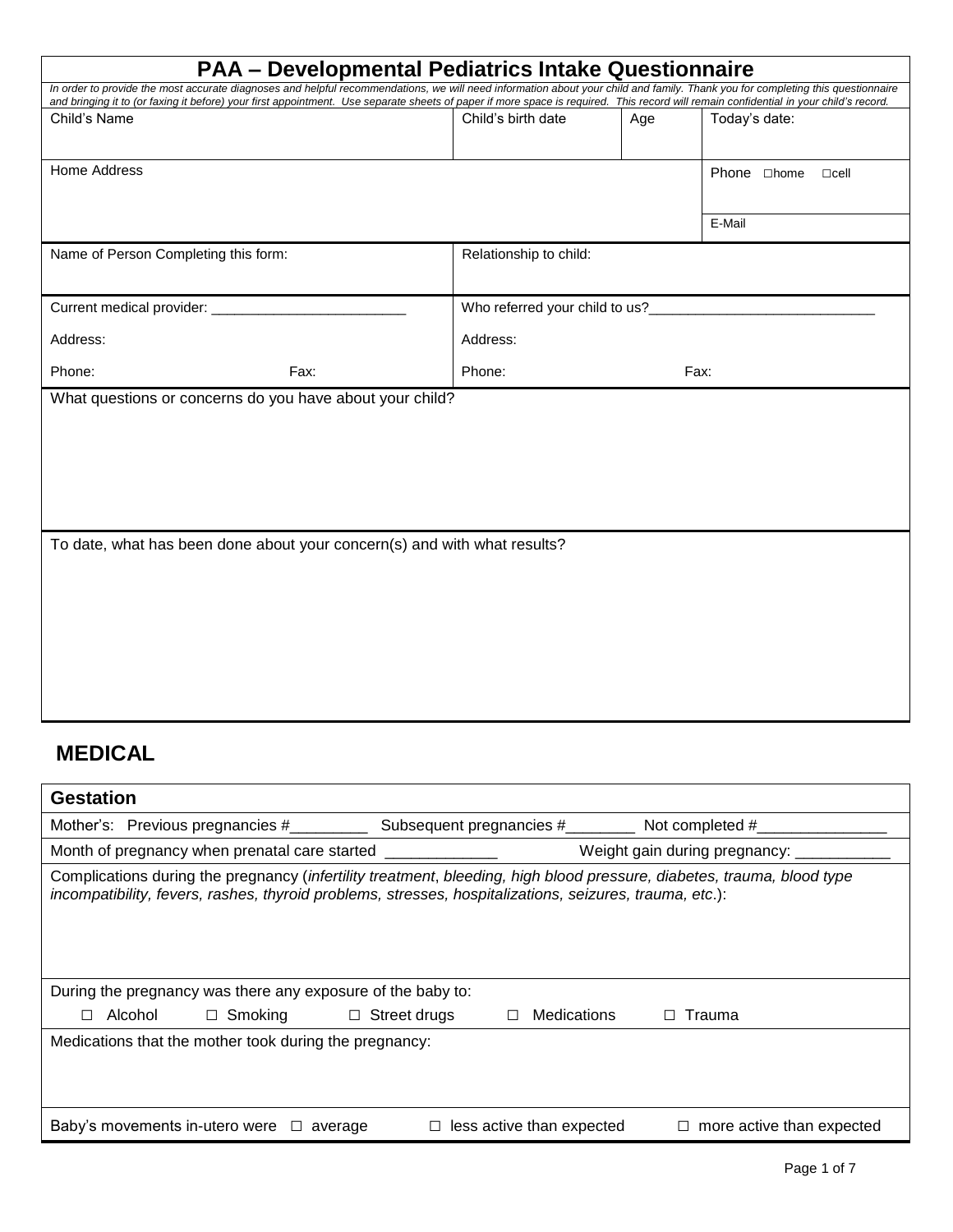| <b>Birth</b>                     |                                              |                                                                                                    |              |                             |                                                                                                                                                                                                                                                                          |
|----------------------------------|----------------------------------------------|----------------------------------------------------------------------------------------------------|--------------|-----------------------------|--------------------------------------------------------------------------------------------------------------------------------------------------------------------------------------------------------------------------------------------------------------------------|
|                                  | On the day of delivery: Mother's age         | Father's age _____                                                                                 |              | Length of pregnancy?        | weeks                                                                                                                                                                                                                                                                    |
|                                  |                                              |                                                                                                    |              |                             | Any problems with the delivery? (emergency c-section, forceps/vacuum, breech, multiple births, premature rupture of membranes,<br>failure of labor to progress, maternal fever, abnormal bleeding, breech, need for resuscitation, abnormalities noted at birth, other)? |
| Baby's APGAR scores:             |                                              | Birth Weight:                                                                                      |              | Birth Length:               | <b>Head Circumference:</b>                                                                                                                                                                                                                                               |
|                                  | abnormal head ultrasound or imaging, other.) |                                                                                                    |              |                             | Any problems while the baby was in the hospital? (needed oxygen, on ventilator, jaundice, seizures, birth defects, blood<br>transfusion, feeding problems, abnormal muscle tone, infections, meningitis, respiratory distress, low blood sugar, problems with growth,    |
|                                  |                                              | Illnesses (ear infections, high fevers, asthma, pneumonia, heart problems, anemia, seizures, etc): |              |                             |                                                                                                                                                                                                                                                                          |
| Chronic medical conditions:      |                                              |                                                                                                    |              |                             |                                                                                                                                                                                                                                                                          |
|                                  |                                              | Surgeries (PE tubes, tonsils, appendix, oral surgery, etc):                                        |              |                             |                                                                                                                                                                                                                                                                          |
|                                  |                                              | Serious injuries (concussions, broken bones, auto accidents, etc)                                  |              |                             |                                                                                                                                                                                                                                                                          |
| Hospitalizations:                | Age                                          | Reason                                                                                             |              | Length of stay              |                                                                                                                                                                                                                                                                          |
| Allergies:                       |                                              |                                                                                                    |              |                             |                                                                                                                                                                                                                                                                          |
| <b>Current medications</b>       |                                              | Dose                                                                                               | Effective?   |                             | Side effects?                                                                                                                                                                                                                                                            |
|                                  |                                              | Orthotics / Durable medical equipment / supplemental oxygen /g-tube / tracheostomy?:               |              |                             |                                                                                                                                                                                                                                                                          |
| $\Box$ typical<br>Diet:          | □ restricted/picky                           | $\Box$ vegetarian/vegan                                                                            | $\Box$ other |                             |                                                                                                                                                                                                                                                                          |
| Immunizations:                   | $\Box$ up to date                            | $\Box$ need updating                                                                               |              | $\Box$ not given because of |                                                                                                                                                                                                                                                                          |
|                                  |                                              | Previous specialty evaluations (cardiology, neurology, psychology, GI, etc) and diagnoses:         |              |                             |                                                                                                                                                                                                                                                                          |
| Audiology evaluations (age):     |                                              |                                                                                                    |              |                             |                                                                                                                                                                                                                                                                          |
| Ophthalmology evaluations (age): |                                              |                                                                                                    |              |                             |                                                                                                                                                                                                                                                                          |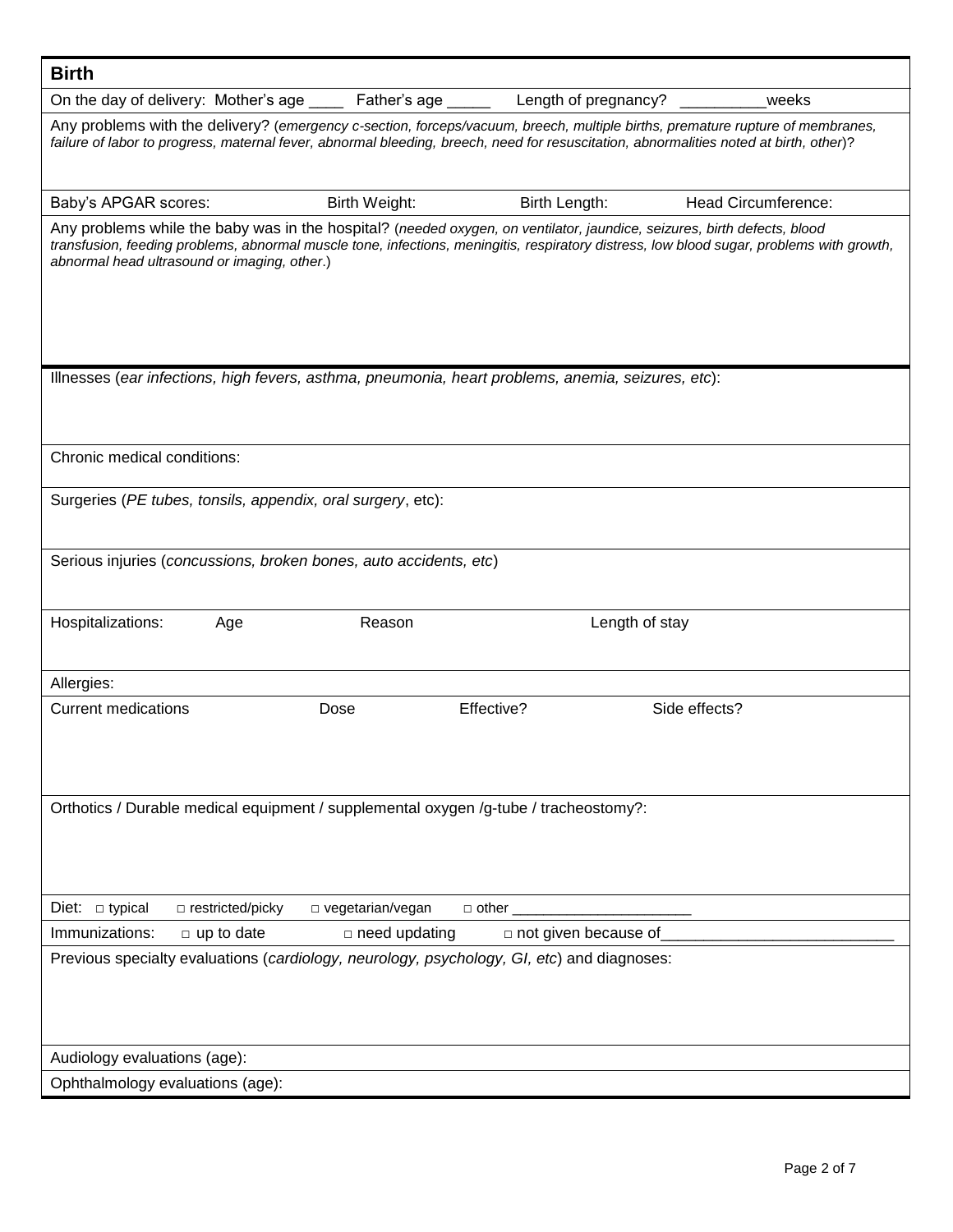| <b>DEVELOPMENT</b>                                               |  |                                                                                   |                     |                                  |  |  |  |  |  |
|------------------------------------------------------------------|--|-----------------------------------------------------------------------------------|---------------------|----------------------------------|--|--|--|--|--|
| Any concerns about your child's early development?               |  |                                                                                   |                     |                                  |  |  |  |  |  |
| $\Box$ N                                                         |  | □ Yes starting at about what age?<br><sub> </sub><br>$\Box$ Main concern was with |                     |                                  |  |  |  |  |  |
| Estimate of your child's current development:                    |  | $\Box$ below age level                                                            | $\Box$ at age level | $\Box$ above age level           |  |  |  |  |  |
| Any loss of skills that s/he used to have?                       |  |                                                                                   |                     |                                  |  |  |  |  |  |
| At what age did your child start to do the following things?     |  |                                                                                   |                     |                                  |  |  |  |  |  |
| Smile at you                                                     |  | Babble (bababa, gagaga, etc)                                                      |                     | Play pat-a-cake or peek-a-boo    |  |  |  |  |  |
| Call you "mama"/"dada"                                           |  | Say 1 <sup>st</sup> word (noun)                                                   |                     | Follow a simple command          |  |  |  |  |  |
| Point to body parts when asked                                   |  | Say 2-word phrases                                                                |                     | Say "I" and "you"                |  |  |  |  |  |
| Say 3-word sentences                                             |  | Say first name on request                                                         |                     | Say hundreds of words            |  |  |  |  |  |
| Say correct age                                                  |  | Say first and last names                                                          |                     | Tell stories, tell what happened |  |  |  |  |  |
| Transfer hand to hand                                            |  | Finger feed                                                                       |                     | Toss objects overhand            |  |  |  |  |  |
| Try to spoon feed                                                |  | Imitate housework                                                                 |                     | Try on a hat                     |  |  |  |  |  |
| Use a spoon skillfully                                           |  | Wash and dry hands at sink                                                        |                     | Toilet train                     |  |  |  |  |  |
| Dress alone                                                      |  | Get shoes on correct feet                                                         |                     | Spread with knife                |  |  |  |  |  |
| Roll both ways                                                   |  | Sit steady                                                                        |                     | Walk 4-5 steps                   |  |  |  |  |  |
| Run                                                              |  | Pedal a trike                                                                     |                     | Hop 4-5 times on one foot        |  |  |  |  |  |
| Point to show you things                                         |  | Play pretend                                                                      |                     | Join other children in a game    |  |  |  |  |  |
| Any problems with speech and language development?               |  |                                                                                   |                     |                                  |  |  |  |  |  |
|                                                                  |  |                                                                                   |                     |                                  |  |  |  |  |  |
| What percent of your child's speech do you understand? $\Box$ 25 |  | $\square$ 50                                                                      |                     | $\square$ 75<br>$\square$ 100    |  |  |  |  |  |
|                                                                  |  |                                                                                   |                     |                                  |  |  |  |  |  |
| Any problems with social interaction?                            |  |                                                                                   |                     |                                  |  |  |  |  |  |
|                                                                  |  |                                                                                   |                     |                                  |  |  |  |  |  |
|                                                                  |  |                                                                                   |                     |                                  |  |  |  |  |  |
|                                                                  |  |                                                                                   |                     |                                  |  |  |  |  |  |
|                                                                  |  |                                                                                   |                     |                                  |  |  |  |  |  |

#### **Has your child had any of these symptoms over the past couple of months?**

| Chest pain          | Dizziness/fainting | Racing heart/skipped beats |  | Difficulty with exercise |  |
|---------------------|--------------------|----------------------------|--|--------------------------|--|
| Constipation        | Diarrhea           | Stomachache                |  | Vomiting/nausea          |  |
| Headaches           | Poor coordination  | Tics (motor, vocal)        |  | Muscle weakness          |  |
| Sleepy/too tired    | Poor sleep         | Snoring                    |  | Sleep Apnea              |  |
| Urinary problems    | Day/night wetting  | Poor bowel control         |  | Blood in urine/stool     |  |
| Shortness of breath | Cough/wheezing     | Rashes                     |  | <b>Birthmarks</b>        |  |
| <b>Arthritis</b>    | Leg pains          | Fevers                     |  | Heat/cold intolerance    |  |
| Excess weight gain  | Excess weight loss | Poor appetite              |  | Vision/hearing changes   |  |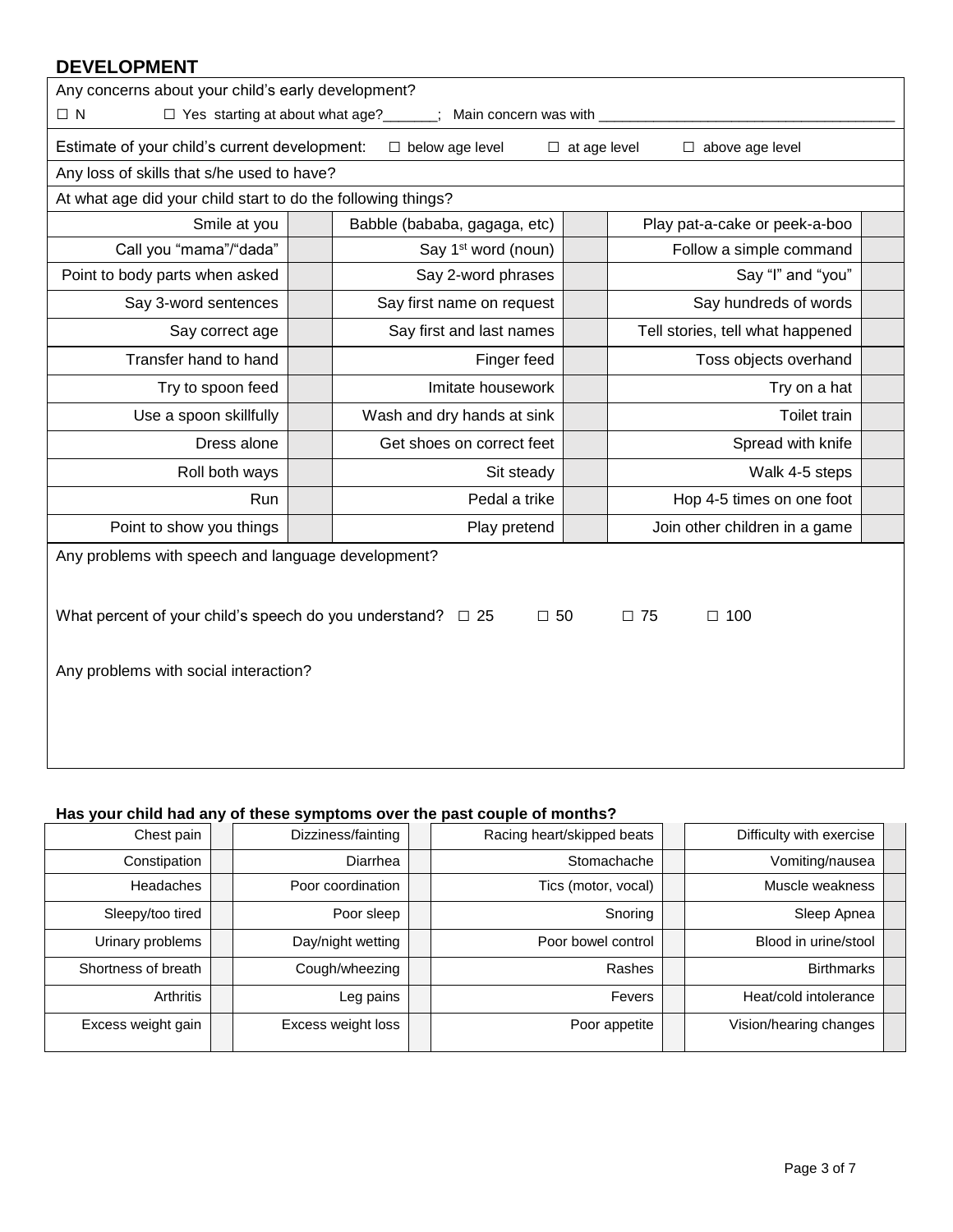# **Behavior:**

|                                                       | Describe your child's early behavior, temperament, and adjustment in the first 6 months of life: |                                             |                                      |  |  |  |
|-------------------------------------------------------|--------------------------------------------------------------------------------------------------|---------------------------------------------|--------------------------------------|--|--|--|
|                                                       |                                                                                                  |                                             |                                      |  |  |  |
| $\Box$ Colic?                                         | Feeding problems? $( \Box$ With breast feeding<br>$\Box$                                         |                                             | $\Box$ With bottle feeding)          |  |  |  |
| Day/night confusion?                                  | Reflux<br>□                                                                                      | $\Box$ formula changes needed               |                                      |  |  |  |
|                                                       |                                                                                                  | $\Box$ night terrors                        | $\Box$ sleep walking                 |  |  |  |
| Other:                                                | $\Box$ trouble falling asleep                                                                    | $\square$ nighttime waking                  | $\Box$ hard to awaken in the morning |  |  |  |
| How would you describe your child's personality?      |                                                                                                  |                                             |                                      |  |  |  |
|                                                       |                                                                                                  |                                             |                                      |  |  |  |
| What are his/her strengths and talents?               |                                                                                                  |                                             |                                      |  |  |  |
|                                                       |                                                                                                  |                                             |                                      |  |  |  |
| What are his/her favorite activities/hobbies?         |                                                                                                  |                                             |                                      |  |  |  |
|                                                       |                                                                                                  |                                             |                                      |  |  |  |
|                                                       |                                                                                                  |                                             |                                      |  |  |  |
|                                                       | Does your child have as many friends as most other children of same age?                         |                                             |                                      |  |  |  |
| How does s/he interact with friends? $\Box$ in person |                                                                                                  | $\Box$ e-mail/chat/text<br>$\Box$ telephone |                                      |  |  |  |
| Any difficulties with social interaction?             |                                                                                                  |                                             |                                      |  |  |  |
|                                                       | What types of discipline do you use and how does your child respond?                             |                                             |                                      |  |  |  |
|                                                       |                                                                                                  |                                             |                                      |  |  |  |
|                                                       |                                                                                                  |                                             |                                      |  |  |  |

#### **Does s/he have any current or recent problems with:**

| Hyperactivity        | Defiance/anger      | Daytime wetting    | Anxiety              |
|----------------------|---------------------|--------------------|----------------------|
| Impulsivity          | Cruelty to animals  | Nighttime wetting  | Depression           |
| Short attention span | Self-injury/cutting | Bowel problems     | Obsessive/compulsive |
| Distractibility      | Setting fire        | Soiling self       | <b>Tics</b>          |
| Recklessness         | Physical aggression | Cutting            | Excessive moodiness  |
| Being emotional      | Being shy/reserved  | Being inflexible   | Must be the boss     |
| Nightmares           | Insomnia            | Daytime sleepiness | Panic attacks        |

Other behaviors of concern to you: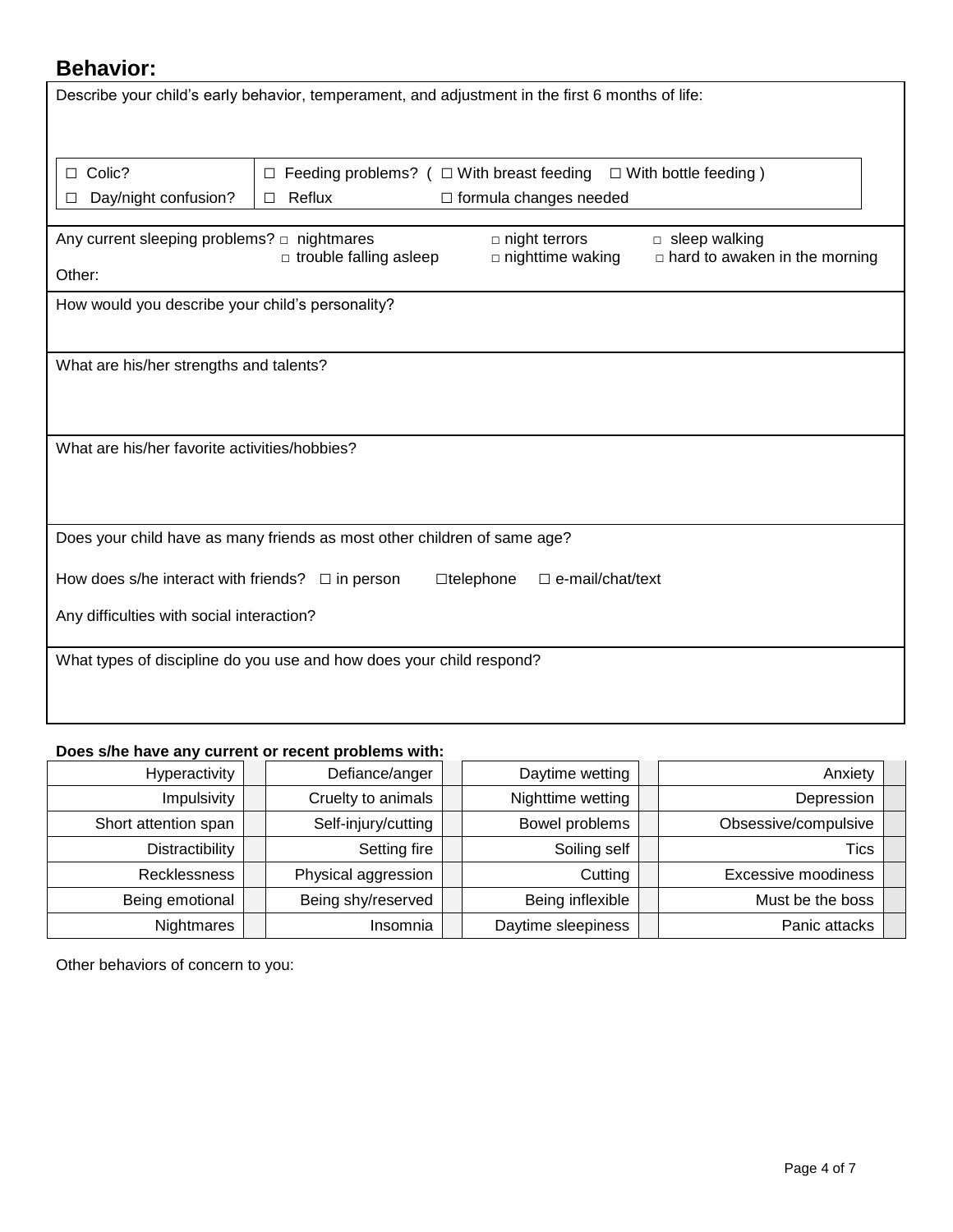# **SOCIAL**

| Caregiver #1<br>□child lives with<br>□married                                                                 | $\square$ single parent<br>$\Box$ divorced |                                   |
|---------------------------------------------------------------------------------------------------------------|--------------------------------------------|-----------------------------------|
| Name                                                                                                          | Age                                        | <b>Educational level</b>          |
|                                                                                                               |                                            |                                   |
| Relationship to child: $\Box$ mother $\Box$ father $\Box$ stepmother $\Box$ stepfather $\Box$ adoptive parent |                                            | $\Box$ foster parent $\Box$ other |
| Address                                                                                                       |                                            | Phone □home<br>$\Box$ cell        |
| Occupation                                                                                                    | Employer                                   |                                   |
|                                                                                                               |                                            |                                   |

| Caregiver #2 | $\Box$ child lives with | $\Box$ married                                                                                                | $\square$ single parent | □divorced |                                   |
|--------------|-------------------------|---------------------------------------------------------------------------------------------------------------|-------------------------|-----------|-----------------------------------|
| Name         |                         | Age                                                                                                           |                         |           | <b>Education level</b>            |
|              |                         |                                                                                                               |                         |           |                                   |
|              |                         | Relationship to child: $\Box$ mother $\Box$ father $\Box$ stepmother $\Box$ stepfather $\Box$ adoptive parent |                         |           | $\Box$ foster parent $\Box$ other |
| Address      |                         |                                                                                                               |                         |           | Phone □home<br>$\sqcap$ cell      |
| Occupation   |                         | Employer                                                                                                      |                         |           |                                   |
|              |                         |                                                                                                               |                         |           |                                   |

| Siblings and others (other than parents) living in the home:                                     |              |                |  |  |  |  |
|--------------------------------------------------------------------------------------------------|--------------|----------------|--|--|--|--|
| <b>Name</b>                                                                                      | Age          | Relationship   |  |  |  |  |
|                                                                                                  |              |                |  |  |  |  |
|                                                                                                  |              |                |  |  |  |  |
|                                                                                                  |              |                |  |  |  |  |
|                                                                                                  |              |                |  |  |  |  |
| Is your child adopted?                                                                           | At what age? | Circumstances: |  |  |  |  |
| Moves since birth?                                                                               |              |                |  |  |  |  |
|                                                                                                  |              |                |  |  |  |  |
| Significant family stresses lately?                                                              |              |                |  |  |  |  |
|                                                                                                  |              |                |  |  |  |  |
| Child's current activities (scouts, sports, etc):                                                |              |                |  |  |  |  |
|                                                                                                  |              |                |  |  |  |  |
|                                                                                                  |              |                |  |  |  |  |
| Family activities done together:                                                                 |              |                |  |  |  |  |
|                                                                                                  |              |                |  |  |  |  |
|                                                                                                  |              |                |  |  |  |  |
| Are parents separated $\Box$ divorced $\Box$ ? How old was your child when that happened? ______ |              |                |  |  |  |  |
|                                                                                                  |              |                |  |  |  |  |
| How is custody/visitation divided?                                                               |              |                |  |  |  |  |
|                                                                                                  |              |                |  |  |  |  |
|                                                                                                  |              |                |  |  |  |  |

Other social concerns: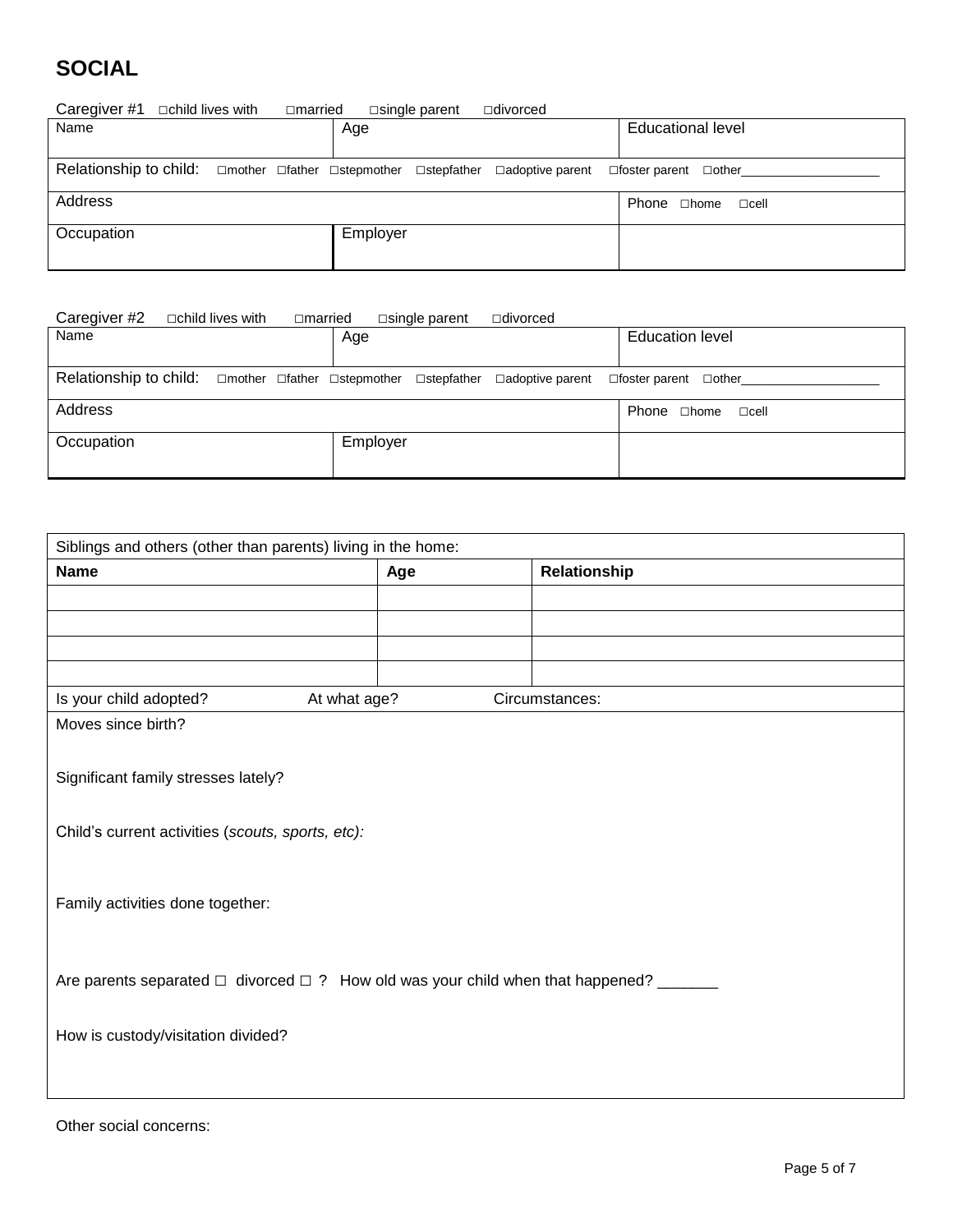# **EDUCATION**

| EDUCATION             |                                               |                                                                   |                                                                                     |                                                    |                  |  |
|-----------------------|-----------------------------------------------|-------------------------------------------------------------------|-------------------------------------------------------------------------------------|----------------------------------------------------|------------------|--|
| Current school:       |                                               |                                                                   |                                                                                     |                                                    | Grade level:     |  |
|                       |                                               |                                                                   |                                                                                     |                                                    |                  |  |
| Address:<br>Phone:    |                                               |                                                                   | Fax:                                                                                |                                                    |                  |  |
|                       | Enrolled in early intervention services?      |                                                                   | Ages enrolled:                                                                      | (please bring IFSPevaluation results if available) |                  |  |
|                       | Enrolled in preschool special education?      |                                                                   | Ages enrolled:                                                                      | (please bring IEP evaluation results if available) |                  |  |
|                       |                                               |                                                                   |                                                                                     |                                                    |                  |  |
|                       | Current problems with learning:               |                                                                   |                                                                                     |                                                    |                  |  |
|                       | Reading                                       |                                                                   | Writing                                                                             |                                                    | Comprehension    |  |
|                       | Spelling                                      |                                                                   | Math                                                                                | Speech/Language                                    |                  |  |
|                       | Current behavioral problems in the classroom? |                                                                   |                                                                                     |                                                    |                  |  |
|                       | Inattention                                   |                                                                   | Impulsivity                                                                         |                                                    | Aggression       |  |
|                       | Distractibility                               |                                                                   | Disrespect                                                                          |                                                    | Talking out      |  |
|                       | Hyperactivity                                 |                                                                   | Oppositionality                                                                     |                                                    | Bothering others |  |
| Past school history:  |                                               |                                                                   |                                                                                     |                                                    |                  |  |
|                       | School/                                       | Learning problems,                                                | Poor attention, off task,                                                           | Disrupting, out of seat,                           |                  |  |
| Grade                 | <b>location</b>                               | struggling                                                        | not finishing work                                                                  | talking out, clowning                              | On IEP?          |  |
| Preschool             |                                               |                                                                   |                                                                                     |                                                    |                  |  |
| Kindergarten          |                                               |                                                                   |                                                                                     |                                                    |                  |  |
| 1 <sup>st</sup> grade |                                               |                                                                   |                                                                                     |                                                    |                  |  |
| $2nd$ grade           |                                               |                                                                   |                                                                                     |                                                    |                  |  |
| 3rd grade             |                                               |                                                                   |                                                                                     |                                                    |                  |  |
| 4 <sup>th</sup> grade |                                               |                                                                   |                                                                                     |                                                    |                  |  |
| 5 <sup>th</sup> grade |                                               |                                                                   |                                                                                     |                                                    |                  |  |
| $6th$ grade           |                                               |                                                                   |                                                                                     |                                                    |                  |  |
| $7th - 9th$ grade     |                                               |                                                                   |                                                                                     |                                                    |                  |  |
| $9th - 12$ grade      |                                               |                                                                   |                                                                                     |                                                    |                  |  |
|                       |                                               |                                                                   | Has s/he been suspended or expelled from school (or bus, or after-school programs)? |                                                    |                  |  |
|                       |                                               |                                                                   |                                                                                     |                                                    |                  |  |
|                       | Has s/he repeated a grade?                    |                                                                   |                                                                                     |                                                    |                  |  |
|                       |                                               | Has s/he been in an advanced academic program or skipped a grade? |                                                                                     |                                                    |                  |  |
|                       |                                               | Extracurricular activities (sports, music, clubs, drama)?         |                                                                                     |                                                    |                  |  |
|                       | How does s/he get along with teachers?        |                                                                   |                                                                                     |                                                    |                  |  |
|                       | How does s/he get along with other students?  |                                                                   |                                                                                     |                                                    |                  |  |
|                       | Have his/her grades fallen off recently?      |                                                                   |                                                                                     |                                                    |                  |  |
|                       |                                               |                                                                   | Recent teacher reports (e-mail reports, parent-teacher meetings, phone calls, etc): |                                                    |                  |  |
|                       |                                               |                                                                   |                                                                                     |                                                    |                  |  |
|                       |                                               |                                                                   |                                                                                     |                                                    |                  |  |